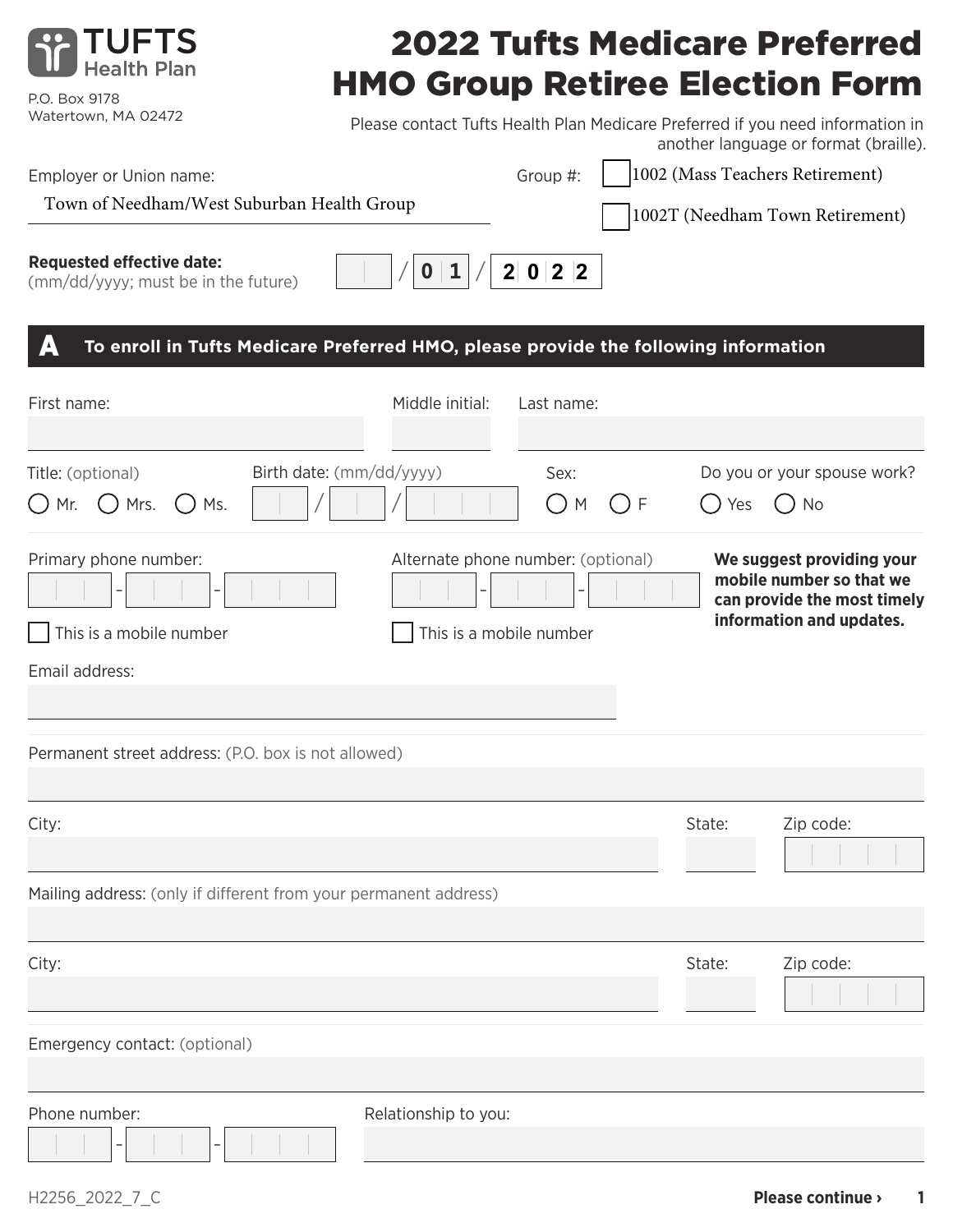| B                                                                                                                                                                                                                                                                                                                                                                                                                                                        | Please provide your Medicare insurance information                                                                               |                                             |                                             |                            |              |                                                                             |
|----------------------------------------------------------------------------------------------------------------------------------------------------------------------------------------------------------------------------------------------------------------------------------------------------------------------------------------------------------------------------------------------------------------------------------------------------------|----------------------------------------------------------------------------------------------------------------------------------|---------------------------------------------|---------------------------------------------|----------------------------|--------------|-----------------------------------------------------------------------------|
| Please take out your red, white,<br>and blue Medicare card to<br>complete this section.<br>Fill out this information as<br>$\bullet$<br>it appears on your Medicare<br>card.<br><b>Or</b> attach a copy of your<br>$\bullet$<br>Medicare card or your letter<br>from Social Security or the<br>Railroad Retirement Board.                                                                                                                                |                                                                                                                                  |                                             | Name: (as it appears on your Medicare card) |                            |              |                                                                             |
|                                                                                                                                                                                                                                                                                                                                                                                                                                                          |                                                                                                                                  | Medicare number:                            |                                             |                            |              |                                                                             |
|                                                                                                                                                                                                                                                                                                                                                                                                                                                          |                                                                                                                                  | Is entitled to:<br><b>HOSPITAL (Part A)</b> |                                             |                            | $\mathbf{0}$ | Effective date (mm/dd/yyyy):<br>1                                           |
|                                                                                                                                                                                                                                                                                                                                                                                                                                                          |                                                                                                                                  | <b>MEDICAL (Part B)</b>                     |                                             |                            | 0            |                                                                             |
|                                                                                                                                                                                                                                                                                                                                                                                                                                                          |                                                                                                                                  |                                             |                                             |                            |              | You must have Medicare Part A and Part B to join a Medicare Advantage plan. |
|                                                                                                                                                                                                                                                                                                                                                                                                                                                          | Please read and answer these important questions                                                                                 |                                             |                                             |                            |              |                                                                             |
| <b>Yes</b>                                                                                                                                                                                                                                                                                                                                                                                                                                               | 1. Are you the retiree?                                                                                                          |                                             |                                             |                            |              |                                                                             |
| <b>No</b>                                                                                                                                                                                                                                                                                                                                                                                                                                                | If yes, retirement date: $\frac{\text{mm}}{\text{dd}}$                                                                           |                                             |                                             |                            |              |                                                                             |
|                                                                                                                                                                                                                                                                                                                                                                                                                                                          | If no, name of retiree:                                                                                                          |                                             |                                             |                            |              |                                                                             |
|                                                                                                                                                                                                                                                                                                                                                                                                                                                          |                                                                                                                                  |                                             |                                             |                            |              |                                                                             |
| res)<br>No                                                                                                                                                                                                                                                                                                                                                                                                                                               | <b>2.</b> Are you covering a spouse or dependents under this employer or union plan?<br>If yes, name of spouse:                  |                                             |                                             |                            |              |                                                                             |
|                                                                                                                                                                                                                                                                                                                                                                                                                                                          |                                                                                                                                  |                                             |                                             |                            |              |                                                                             |
|                                                                                                                                                                                                                                                                                                                                                                                                                                                          | Name(s) of dependent(s):                                                                                                         |                                             |                                             |                            |              |                                                                             |
|                                                                                                                                                                                                                                                                                                                                                                                                                                                          |                                                                                                                                  |                                             |                                             |                            |              |                                                                             |
| <b>3.</b> Some individuals may have other drug coverage, including other private insurance, TRICARE, Federal<br>Yes<br>employee health benefits coverage, VA benefits, or State pharmaceutical assistance programs. Will you have<br>No<br>other prescription drug coverage in addition to Tufts Medicare Preferred HMO?<br>If yes, please list your other coverage and your identification (ID) number(s) for this coverage.<br>Name of other coverage: |                                                                                                                                  |                                             |                                             |                            |              |                                                                             |
|                                                                                                                                                                                                                                                                                                                                                                                                                                                          |                                                                                                                                  |                                             |                                             |                            |              |                                                                             |
|                                                                                                                                                                                                                                                                                                                                                                                                                                                          | ID # for this coverage:                                                                                                          |                                             |                                             | Group # for this coverage: |              |                                                                             |
|                                                                                                                                                                                                                                                                                                                                                                                                                                                          |                                                                                                                                  |                                             |                                             |                            |              |                                                                             |
| Yes<br>No                                                                                                                                                                                                                                                                                                                                                                                                                                                | 4. Are you a resident in a long-term care facility, such as a nursing home?<br>If yes, please provide the following information. |                                             |                                             |                            |              |                                                                             |
|                                                                                                                                                                                                                                                                                                                                                                                                                                                          | Name of institution:                                                                                                             |                                             |                                             | Phone number:              |              |                                                                             |
|                                                                                                                                                                                                                                                                                                                                                                                                                                                          |                                                                                                                                  |                                             |                                             |                            |              |                                                                             |
|                                                                                                                                                                                                                                                                                                                                                                                                                                                          | Street address:                                                                                                                  | City:                                       |                                             |                            | State:       | Zip code:                                                                   |
|                                                                                                                                                                                                                                                                                                                                                                                                                                                          |                                                                                                                                  |                                             |                                             |                            |              |                                                                             |
|                                                                                                                                                                                                                                                                                                                                                                                                                                                          |                                                                                                                                  |                                             |                                             |                            |              |                                                                             |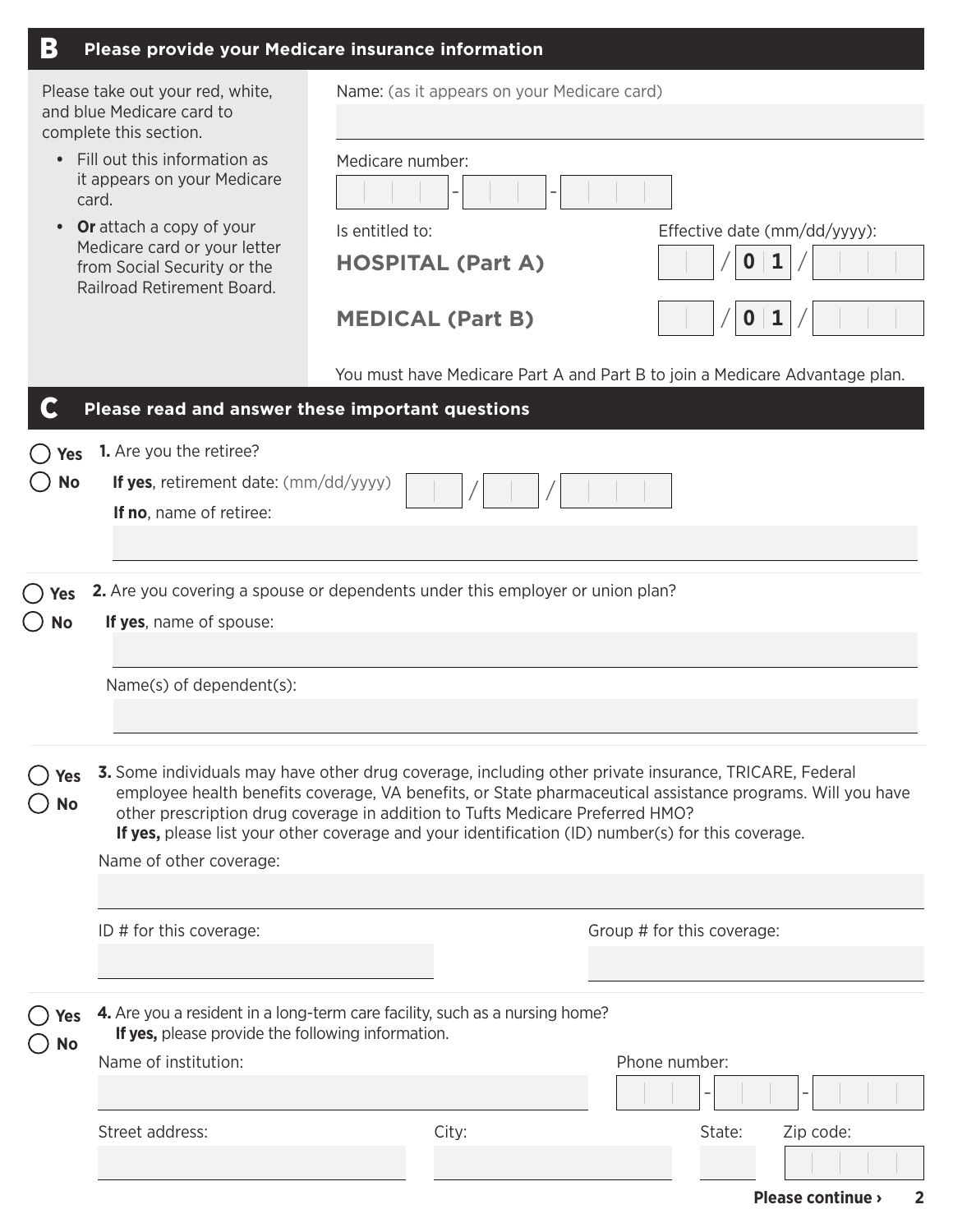#### **Please choose a Tufts Medicare Preferred HMO contracted primary care physician (PCP)** D

|                         | If you don't have a PCP, we will automatically assign one to you. You can change your PCP at any time after you enroll. |
|-------------------------|-------------------------------------------------------------------------------------------------------------------------|
| Primary care physician: | Are you a current patient?                                                                                              |

#### E **Alternative languages and accessible formats**

Preferred written language: Preferred spoken language:

Yes  $()$  No

Select one if you want us to send you information in an accessible format:

| $\bigcirc$ Braille | $\bigcirc$ Large print | ◯ Audio CD |  |
|--------------------|------------------------|------------|--|
|                    |                        |            |  |

*Please contact Tufts Health Plan Medicare Preferred at 1-800-936-1902 (TTY: 711) if you need information in an accessible format or language other than what is listed above. Representatives are available 8:00 a.m.–8:00 p.m., 7 days a week from October 1 to March 31 and Monday–Friday from April 1 to September 30.*

### F **Please read the below and sign on the next page**

#### **By completing this enrollment application, I agree to the following:**

- **1.** Tufts Health Plan Medicare Preferred is a Medicare Advantage plan and has a contract with the Federal government. I will need to keep my Medicare Parts A and B. I can only be in one Medicare Advantage plan at a time, and I understand that my enrollment in this plan will automatically end my enrollment in another Medicare health plan.
- **2.** It is my responsibility to inform you of any prescription drug coverage that I have or may get in the future.
- **3. If enrolling in a Medicare Advantage plan without prescription drug coverage:** I understand that if I don't have Medicare prescription drug coverage, or creditable prescription drug coverage (as good as Medicare's), I may have to pay a late enrollment penalty if I enroll in Medicare prescription drug coverage in the future.
- **4.** Enrollment in this plan is generally for the entire year. Once I enroll, I may leave this plan or make changes only at certain times of the year if an enrollment period is available, or under certain special circumstances.
- **5.** Tufts Medicare Preferred HMO serves a specific service area. If I move out of the area that Tufts Medicare Preferred HMO serves, I need to notify the plan so I can disenroll and find a new plan in my new area.
- **6.** Once I am a member of Tufts Medicare Preferred HMO I have the right to appeal plan decisions about payment or services if I disagree.
- **7.** I will read the *Evidence of Coverage* document from Tufts Health Plan Medicare Preferred when I get it to know which rules I must follow to get coverage with this Medicare Advantage plan.
- **8.** I understand that people with Medicare aren't usually covered under Medicare while out of the country except for limited coverage near the U.S. border.
- **9.** I understand that beginning on the date Tufts Medicare Preferred HMO coverage begins, I must get all of my health care from Tufts Medicare Preferred HMO, except for emergency or urgently needed services or out-of-area dialysis, and I must choose a primary care physician (PCP) and get a referral before seeing a specialist within my PCP's referral circle.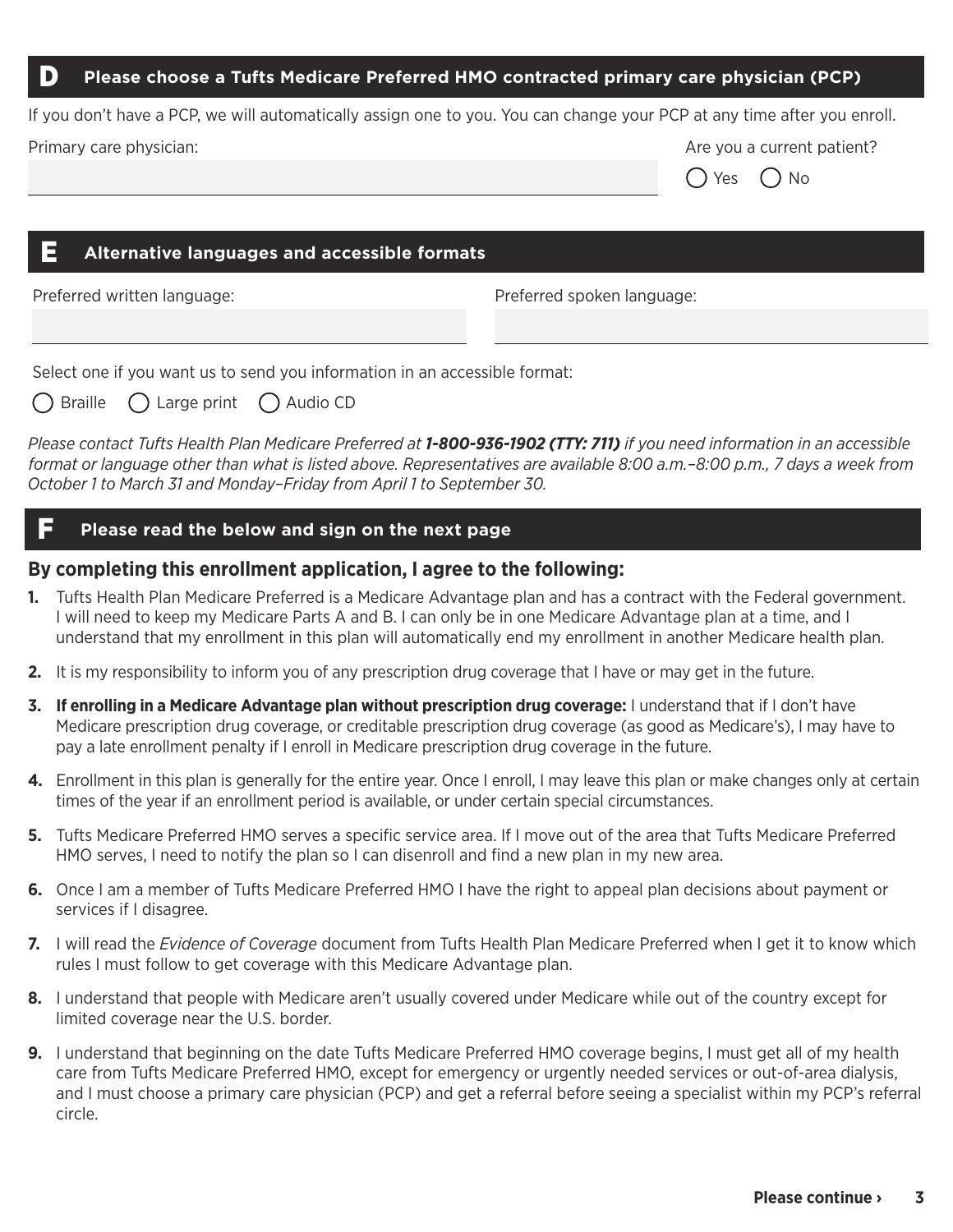- **10.** If I obtain routine care from providers outside my PCP's referral circle neither Medicare nor Tufts Health Plan Medicare Preferred will be responsible for the cost. Services authorized by Tufts Medicare Preferred HMO and other services contained in my Tufts Medicare Preferred HMO *Evidence of Coverage* document (also known as a member contract or subscriber agreement) will be covered. Without authorization, NEITHER MEDICARE NOR TUFTS HEALTH PLAN MEDICARE PREFERRED WILL PAY FOR THE SERVICES.
- **11.** I understand that if I am getting assistance from a sales agent, broker, or other individual employed by or contracted with Tufts Health Plan Medicare Preferred, he/she may be paid based on my enrollment in Tufts Medicare Preferred HMO.

#### **Release of Information**

- **1.** By joining this Medicare health plan, I acknowledge that Tufts Health Plan Medicare Preferred will release my information to Medicare and other plans as is necessary for treatment, payment, and health care operations.
- **2.** I also acknowledge that Tufts Health Plan Medicare Preferred will release my information, including my prescription drug event data, to Medicare, who may release it for research and other purposes which follow all applicable Federal statutes and regulations.
- **3.** The information on this enrollment form is correct to the best of my knowledge. I understand that if I intentionally provide false information on this form, I will be disenrolled from the plan.

I understand that my signature (or the signature of the person authorized to act on my behalf under the laws of the State where I live) on this application means that I have read and understand the contents of this application. If signed by an authorized individual (as described above), this signature certifies that: 1) this person is authorized under State law to complete this enrollment and 2) documentation of this authority is available upon request from Medicare.

| Signature: | Today's date (mm/dd/yyyy): |
|------------|----------------------------|
|            |                            |

#### **If you are the authorized representative, you must sign above and provide the following information.**

| Full name:               |                           |        |           |
|--------------------------|---------------------------|--------|-----------|
|                          |                           |        |           |
| Street address:          |                           |        |           |
|                          |                           |        |           |
| City:                    |                           | State: | Zip code: |
| Phone number:            | Relationship to Enrollee: |        |           |
| $\overline{\phantom{a}}$ |                           |        |           |

Tufts Health Plan complies with applicable Federal civil rights laws and does not discriminate on the basis of race, color, national origin, age, disability, sex, sexual orientation, or gender identity. ATENCIÓN: Si habla español, tiene a su disposición servicios gratuitos de asistencia lingüística. Llame al 1-800-701-9000 (TTY: 711).